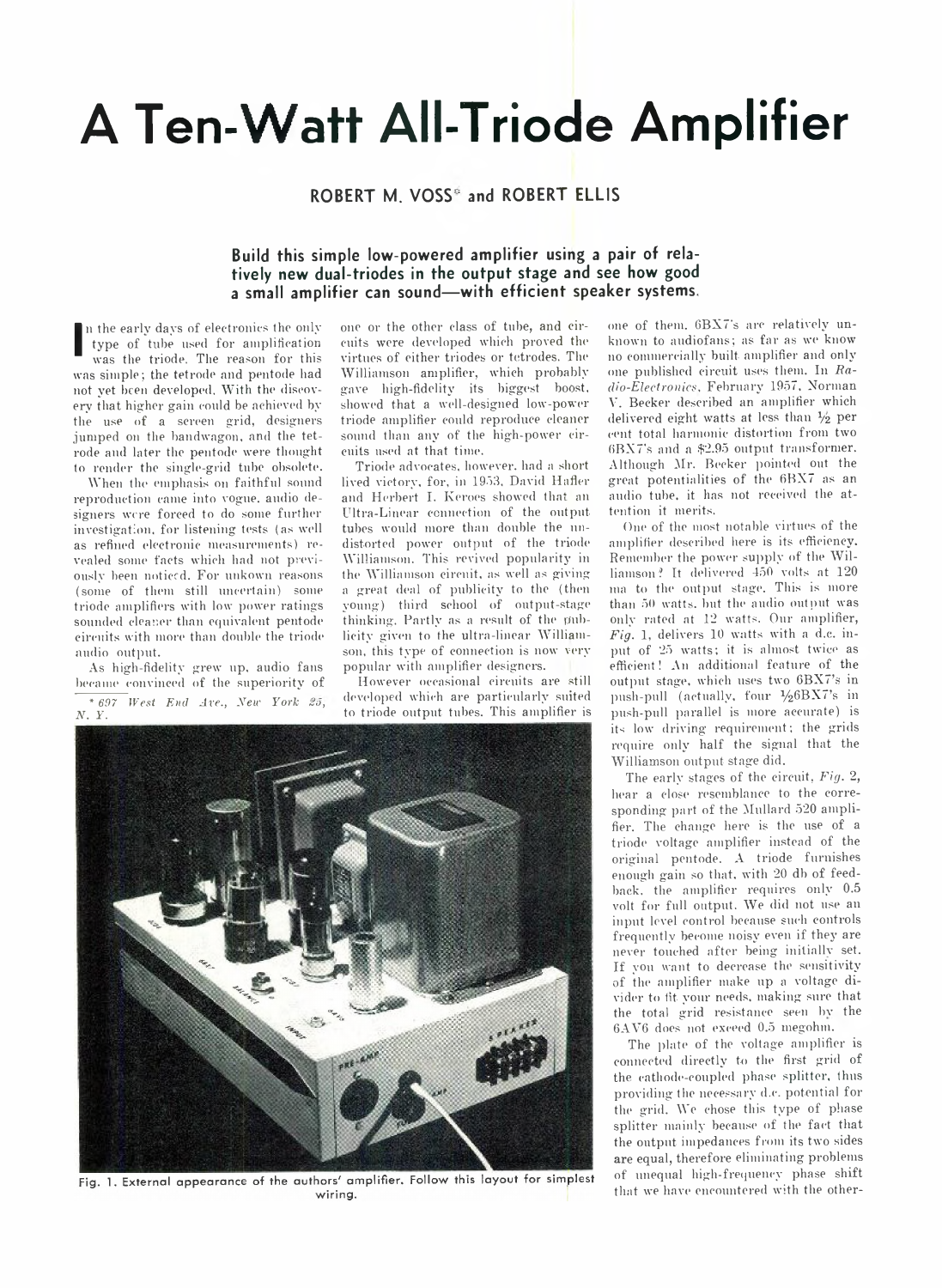

#### **Fig. 2. Schematic of the simple 10-watt amplifier.**

wise ideal split-load circuit. The balance control bears special mention. When construction is complete, connect the amplifier to a suitable load, set the control near mid-position, and feed a 1000-cps sine wave into the input. Measure the output and adjust for 3 or 4 volts across the 16 ohm winding. Then adjust the balance control for equal a.c. voltages at the *plates* of the output tubes. Adjusting for equal grid voltages is useless; it assumes that the output tubes have identical transeonduetance, which is rarely the case even for so called matched pairs. True push-pull operation requires that the output transformer receive equal signals from both sides of the circuit.

Since a d.c. balance control is not incorporated in the output stage, it would be wise to select the closest matched (total current drawn by both sections) of several 6BX7's. We used a choke in the power supply, so that hum will be kept below audibility even with substantially mismatched tubes. Two steps were taken to further guard against hum. First, we used a ground bus to prevent ground loops from forming in the chassis. The bus is connected to the chassis only at the input jack. The filter capacitor must be mounted on an insulating wafer and grounded to the bus. Secondly, separate prongs on the preamp socket are connected to the transformer heater winding center tap and the cathodes of the output tubes. When no auxiliary equipment is being powered from the amplifier, plug a shorting plug (jumpers from pins 6 to 7, and 4 to S) into the socket. As well as completing the primary circuit of the power transformer, this puts a bias of about 23 volts on the heaters. If a preamp is used, pin 4 can be used as a polarizing source to connect to the slider of a filament hum balance control. Aside from these extra connections, the socket is wired to accept any standard preamp, such as EICO, lieathkit, or Dvnakit, It provides 6.3 volts at 1 amp, and 250 volts at 5 ma.

We cannot emphasize too strongly that an amplifier is no better than its output transformer. We selected an Acrosound TO-250 mainly because it will deliver 10 undistorted watts from 20 to 20,000 cycles. Negative feedback can do a great deal to improve frequency response characteristics and lower internal resistance, hum, and noise, but it cannot increase power output. As a matter of fact it can *decrease* useful power output by accentuating undesirable overload characteristics. If you economize by using a less expensive output transformer, don't expect to get as much power at the frequency extremes. This is an honest 10-watt amplifier; try measuring some of the commercial 10-watters around 20 eps and see how many of them will deliver rated power in that vicinity.

*Figure* 3 shows the frequency response of the amplifier. The smooth, extended high-frequency range is apparent in high-frequency transients. The undistorted power output is shown in *Fig.* 4. *(Continued on page 90)*



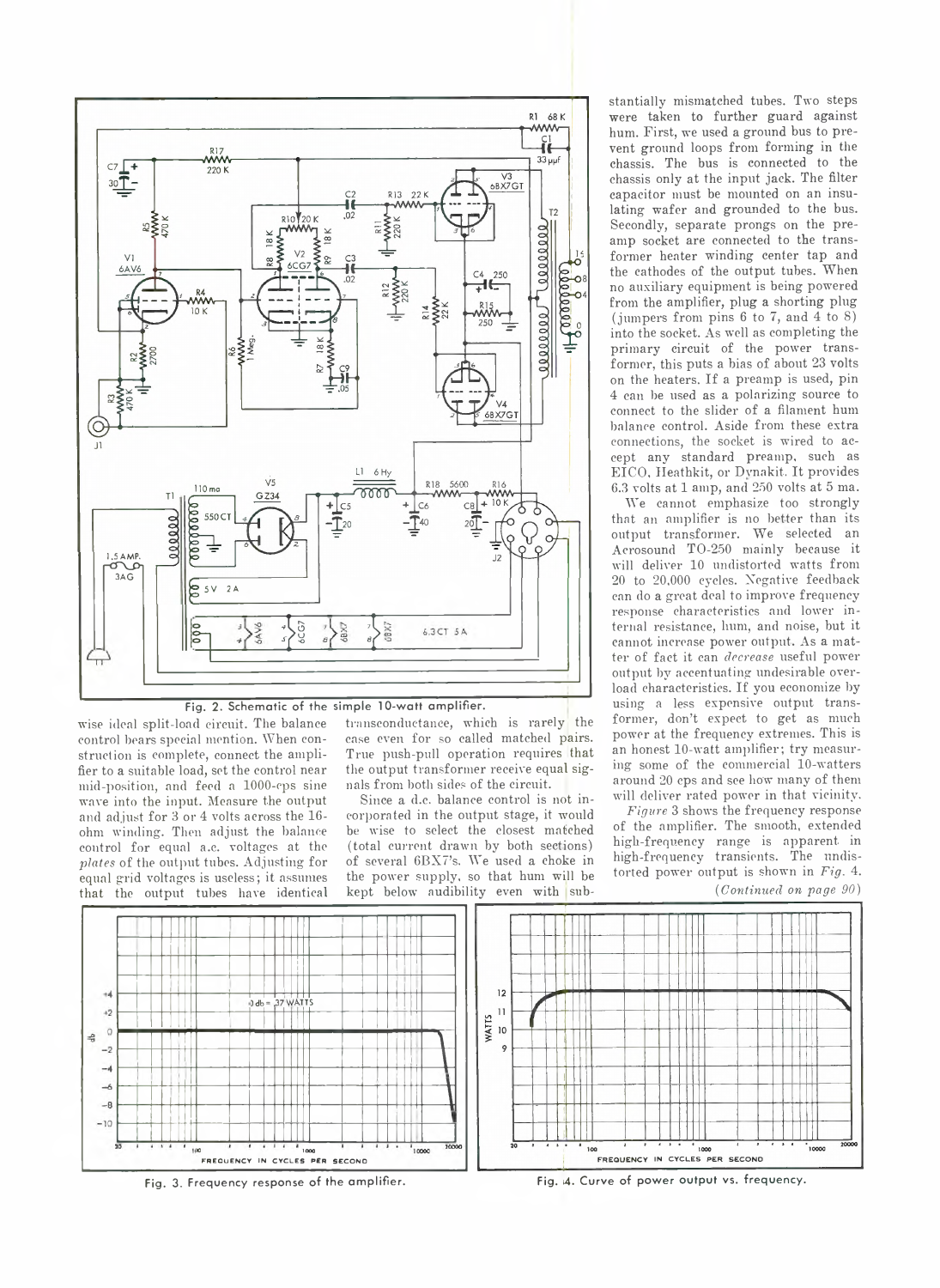The low-frequency power handling capacity shows up when sharp drum beats or bass violin pizzicati are passed without amplifier breakup. The high damping1 factor, Fig. 5, controls any unw inted cone movement. Some modern speakers, however, require lower damping factors for optimum results. If you are interested in lowering the damping factor of the amplifier, remove the connection from the "O" output terminal (see Fig. 7) to the common secondary lead (which is left connected to the ground bus) and ground it through a resistor of no

than 1 ohm. The voltage feedback should now be decreased, by increasing the value of  $R_1$  and decreasing the value of  $C_1$ , keeping the product of the two constant. You will have to experiment with different ratios of current and voltage feedback to get the required value of internal resistance. In any case, don't use more than 1 ohm for the current feedback resistor, or too much power will be dissipated in it. Use a two-watt or larger resistor.

*Figure* 6 shows the underside of the amplifier. We used an 8" x *12"* x 3"



**Fig. 6. Under-chassis view the am plifier to show placement of parts.**